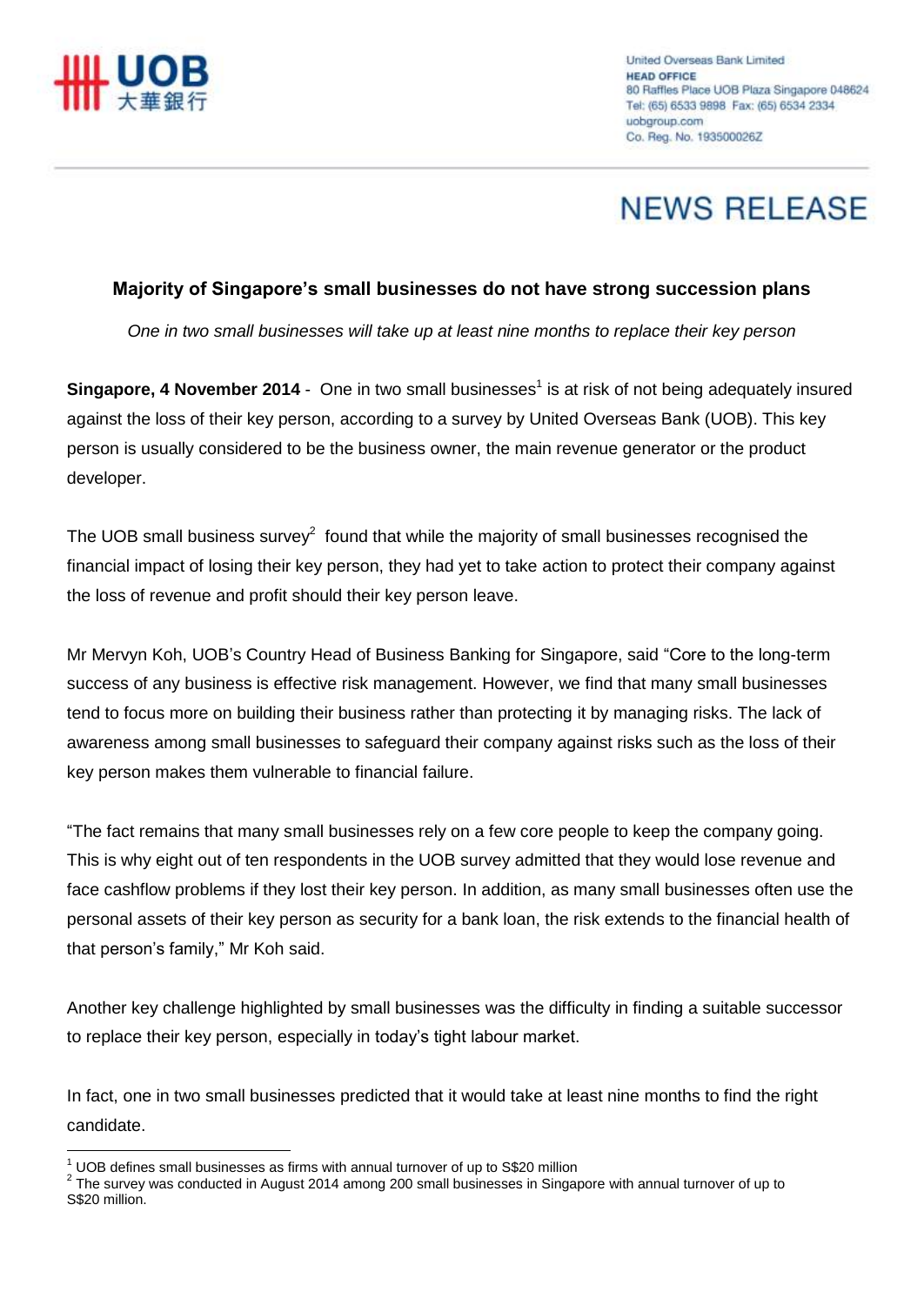

 $\overline{a}$ 

# **NEWS RELEASE**

Mr Koh said, "As most small businesses do not have an internal succession plan, losing their key person can seriously threaten the sustainability of their company. To avoid such a situation, small businesses should identify the ones in their firm who are irreplaceable. They should also consider how they would run the business and protect their profits in the short term if that key person were to leave."

### **UOB's new insurance solution provides loan protection on the loss of a key person**

To help small businesses manage the risks as listed in the UOB survey, the Bank has launched a key person insurance called *UOB BizMoney Guard<sup>3</sup>* . The new insurance solution is complimentary for UOB's clients who have taken up an unsercured term loan under the *UOB BizMoney*<sup>4</sup> programme.

*UOB BizMoney Guard* provides life insurance coverage of up to S\$350,000 on the main holder of the loan and it is the only key person life insurance in Singapore that does not require the person insured to go through financial and medical screening.

Besides *UOB BizMoney Guard*, UOB offers a suite of key person life insurance solutions that are based on the business' financial needs and cashflow position. The solutions, which start from a minimum coverage of USD\$500,000, are designed to help ensure a company's cashflow and revenue remain unaffected by the loss of its key person. For instance, the insurance can be used to cover the company's operating expenses until a successor is found and if necessary, to pay off the company's debts so that its financial health remains strong.

For more information on UOB business Banking and UOB key person insurance, visit http://www.uob.com.sg/business/business\_insurance/index.html

-ends-

 $3$  UOB BizMoney Guard is aprovided by Prudential Assurance Company Singapore (Lte) Ltd for which UOB is the Policyholder. <sup>4</sup> The UOB BizMoney is an unsercured term loan facility that is designed for companies with up to S\$20 million in annual turnover. For the full terms and conditions of UOB BizMoney, please visit uob.com.sg/bizmoney